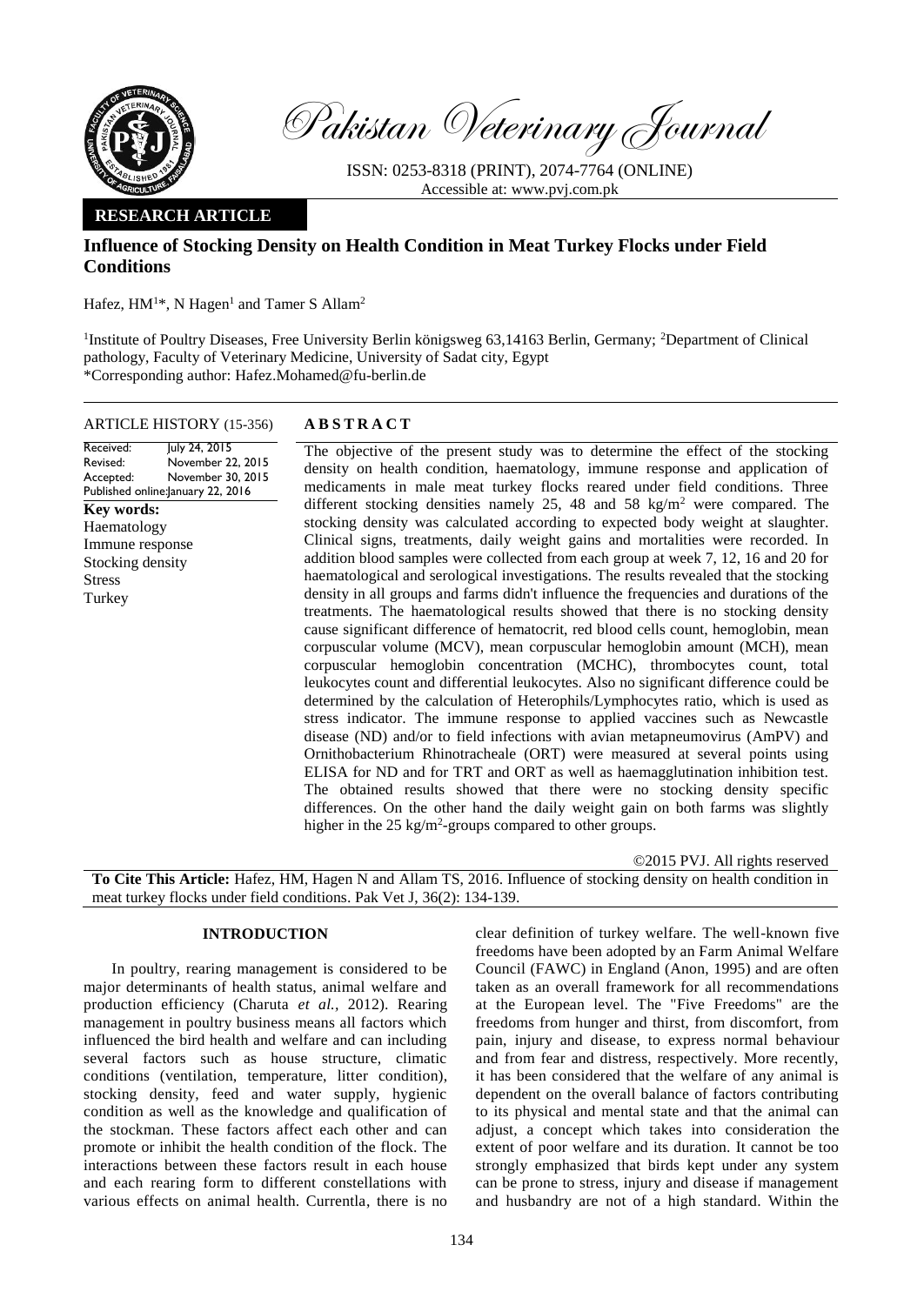present limits of scientific knowledge it is not possible to relate stocking rate to welfare in any simple manner. Stocking density is only one aspect of a complex situation involving such things as breed, strain and type of bird, colony size, temperature, ventilation, lighting and quality of housing. The observance of any particular rate cannot, by itself, ensure the welfare of the birds (Hafez, 1999; Sarwar *et al*., 2015).

Therefore the objective of the present study was to determine the effect of the stocking density on health condition, application of medicaments, haematology and immune response of turkey flocks reared under field conditions.

## **MATERIALS AND METHODS**

**Birds:** In two farms male turkey poults of the line British United Turkey's (BUT – Big6) were reared at different stocking densities. The stocking density was calculated according to expected body weight at slaughter. In farm 1 all birds were kept during the first 5 weeks of age in a one rearing house. Then after were divided in several separate groups in two houses. House 1 with two groups  $(25 \text{ and } 58 \text{ kg/m}^2)$ . In house two groups were kept at stocking density of 48 and 58 kg/ $m<sup>2</sup>$ in the same barn. The birds on farm 2 were reared from first day in two different houses. House 1 with the bird were kept at stocking density of  $25 \text{ Kg/m}^2$  and barn  $258$ Kg/m<sup>2</sup> . The number of the birds per farm and group are show in table 1. All groups were reared in floor pens and had *ad libitum* access to feed and water. A balanced commercial pellet feed was used for all bird at the same farm. Management was similar to that used on the farms in previous flocks. The birds were vaccinated against several diseases such Newcastle disease (ND) using a double dose of LaSota strain and against Hemorrhagic Enteritis using live attenuated vaccines as well as avian metapneumovirus (AmPV) using live attenuated vaccine (Table 2).

**Investigated parameters:** The mortalities, applied treatments and duration of the treatment we rerecorded for each group during the entire rearing period and economic parameters were calculated at the end of the investigation. In addition, 20 blood samples were collected from each group at week 7, 12, 16 and 20 for haematological and serological investigations.

**Haematological examinations:** The evaluated haematological parameters in the study included estimation of the haematocrit (Hct) or packed cell volume (PCV), Haemoglobin concentration (Hb), Erythrocyte and Leukocyte count (RBCs & WBCs), Thrombocyte and Differential Leukocytic count (DLC). Mean corpuscular volume (Mcv = Hct/RBCs x 10) [fl]), Mean corpuscular hemoglobin (McH = Hb/RBCs  $x$  10) [pg]) and Mean corpuscular hemoglobin concentration (McHc = (Hb/Hct x 100) [%]) were calculated mathematically from the results of the above-mentioned analyses. The H/L ratio (heterophil/lymphocyte) as a stress indicator was determined by dividing the number of heterophiles by the number of lymphocytes. Haematological parameters measured according to [Campbell \(2004\)](javascript:;).

**Table 1:** Used stocking densities and number of birds

| Groups               |         | Farm I  | Farm 2  |         |  |
|----------------------|---------|---------|---------|---------|--|
|                      | House I | House 2 | House I | House 2 |  |
| 58 kg/m <sup>2</sup> | 2968    | 2968    | n.d.    | 3563    |  |
| 48 $kg/m2$           | n.d.    | 2394    | n.d.    | n.d.    |  |
| 25 $kg/m2$           | 1288    | n.d.    | 1700    | n.d.    |  |
| walioza dana         |         |         |         |         |  |

n.d.: not done

| Farm I       |         | Farm 2       |           |  |  |  |  |
|--------------|---------|--------------|-----------|--|--|--|--|
| Age in weeks | Vaccine | Age in weeks | Vaccine   |  |  |  |  |
|              | ND      |              | TRT       |  |  |  |  |
|              | HE      |              | <b>HE</b> |  |  |  |  |
|              | ND      |              | <b>ND</b> |  |  |  |  |
| 8            | ND      |              | TRT       |  |  |  |  |
|              | ND      |              |           |  |  |  |  |

ND: Newcastle disease; HE: Hemorrhagic Enteritis; TRT: Turkey rhinotracheitis

**Serological examinations:** Haemagglutination inhibition (HI) test for detection of antibodies against ND (Terrestrial manual, 2008). For detection of antibodies against avian metapneumovirus double well ELISA with positive/negative coating was used (Hafez and Löhren, 1990) and detection of antibodies against ORT self-made ELISA as described by Hafez and Sting (1999) was used.

**Statistical analysis:** All data were presented as mean±SD and were subjected to analysis by using statistic-program SPSS windows version 11 and Mann-Whitney-U-Test. Means were compared by the least significant difference test (LSD) at 0.05 level of probability.

#### **RESULTS**

**Treatment:** The results revealed that the stocking density in all groups and farms didn't directly strongly influence the frequencies and durations of the treatments (Table 3).

**Mortality:** The total mortality rates on farm 1 were 10.04 and  $11.82\%$  in groups 58 and 48 kg/m<sup>2</sup>, respectively. In the  $25 \text{ kg/m}^2$  group the mortality rate was higher and reached 15.99%. At this department feather pecking and cannibalism were observed at 13 weeks of age. This was pronounced and accompanied with high mortality in the  $25 \text{ kg/m}^2$  group (Table 4).

On farm 2 the mortality rate during the entire rearing period was  $16.87\%$  in the 58 kg/m<sup>2</sup> group, while only 8.09% in the 25 kg/m<sup>2</sup> group. In this farm both groups suffered from severe coccidiosis at  $5<sup>th</sup>$  week of age followed by necrotic enteritis at week 9 to week 11 (Table 4).

**Technical and economic parameters in two farms:** The parameters are shown in table 5. There were not significant differences in between the groups within the farm. However, the daily weight gain on both farms was slightly higher in  $25 \text{ kg/m}^2$  groups compared to other groups. In farm 2 the mean body weight as well as the daily weight gain in group 25 kg/m<sup>2</sup> was relatively higher compare to group 58 kg/m<sup>2</sup> due to the high mortality rate in this group as well as the birds of the group  $25 \text{ kg/m}^2$ were slaughtered 3 days later (Table 5). However, no statistically significant differences could be determined between the different stocking densities.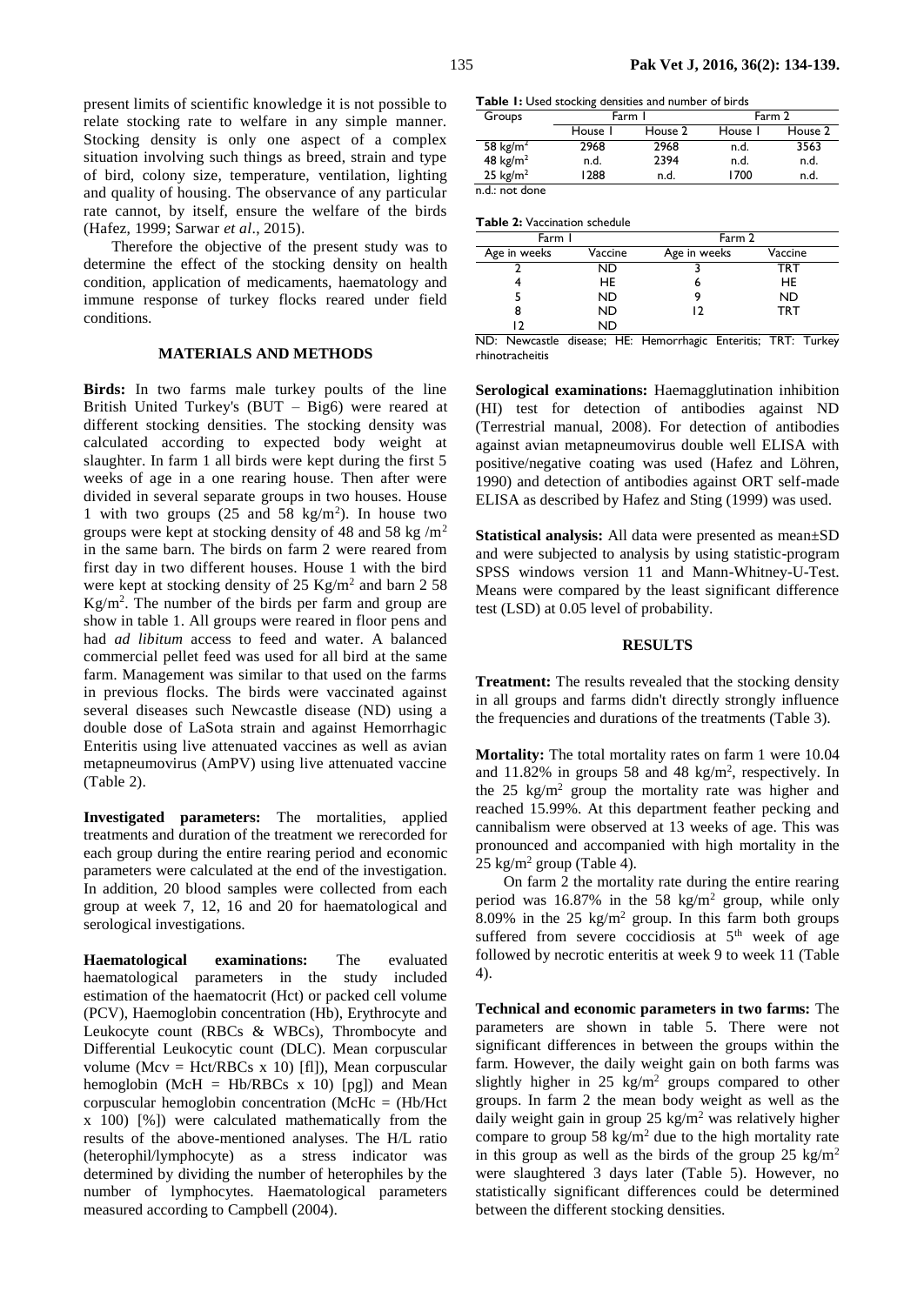**Tab. 3:** Medicament applied and duration of the treatment

|                           | Farm      |    |                 |    |                   | Farm      |                 |                |
|---------------------------|-----------|----|-----------------|----|-------------------|-----------|-----------------|----------------|
| Treatments                | Age in    |    | Duration (days) |    | Treatment         |           | Duration (days) |                |
|                           | weeks     |    | groups $kg/m2$  |    |                   | Age in    |                 | Groups $kg/m2$ |
|                           |           | 58 | 48              | 25 |                   | weeks     | 58              | 25             |
| Amoxicillin Trihydrat 100 |           |    |                 |    | Sulfaclocin       |           |                 |                |
| Aviapen                   | D         | D  |                 |    | Aviapen           |           |                 |                |
| Colistinsulfat            |           |    |                 |    | Toltrazuril       |           |                 |                |
| Ascorbinsäure             |           |    |                 |    | Amoxicillin       |           |                 |                |
| Oxytetracyclin            | $15 - 16$ |    |                 |    | Amoxicillin       | $9 - 10$  |                 |                |
|                           |           |    |                 |    | <b>Difloxacin</b> | $16 - 17$ |                 |                |
| Total                     |           | 2  | ۱5              | 22 |                   |           | 29              | 24             |

**Table 4:** No. of dead birds per group and the mortality rates

|              | Farm I         |                                 |                 |                 |                |           |     |         |        | Farm 2 |       |                |         |  |  |
|--------------|----------------|---------------------------------|-----------------|-----------------|----------------|-----------|-----|---------|--------|--------|-------|----------------|---------|--|--|
|              |                |                                 | House I         |                 |                | House 2   |     |         |        |        | 58 kg |                | $25$ kg |  |  |
| Age in       |                | $\overline{58}$ $\overline{kg}$ |                 | $25 \text{ kg}$ |                | $58$ $kg$ |     | $48$ kg | Age in |        |       |                |         |  |  |
| week         | No.            | ℅                               | No.             | ℅               | No.            | %         | No. | %       | week   | No.    | %     | No.            | %       |  |  |
| 5            | $\overline{2}$ | 0.07                            | $\overline{13}$ | 1.01            | $\overline{2}$ | 0.07      | 4   | 0.17    |        | 59     | .66   | 5              | 0.29    |  |  |
| 6            | 5              | 0.17                            | $\mathsf{H}$    | 0.85            | 12             | 0.40      | 8   | 0.33    | 2      | 2      | 0.06  |                | 0.06    |  |  |
| 7            | 22             | 0.74                            | 40              | 3.11            | 17             | 0.57      | 21  | 0.88    | 3      | 3      | 0.08  |                | 0.06    |  |  |
| 8            | 13             | 0.44                            | 31              | 2.41            | 12             | 0.40      | 15  | 0.63    | 4      | 4      | 0.11  |                | 0.06    |  |  |
| 9            | 8              | 0.27                            | 6               | 0.47            | 9              | 0.30      | 8   | 0.33    | 5      | 17     | 0.48  |                | 0.06    |  |  |
| 10           | 7              | 0.24                            | 0               | 0.00            | 5              | 0.17      | 2   | 0.08    | 6      | 297    | 8.34  | 57             | 3.35    |  |  |
| $\mathbf{H}$ | 7              | 0.24                            | 6               | 0.47            | 4              | 0.13      | 10  | 0.42    | 7      | 30     | 0.84  | 4              | 0.82    |  |  |
| 12           | 4              | 0.47                            | 7               | 0.54            | 4              | 0.47      | 9   | 0.38    | 8      | 13     | 0.36  | 5              | 0.29    |  |  |
| 13           | 7              | 0.24                            | 6               | 0.47            | 16             | 0.54      | 13  | 0.54    | 9      | 5      | 0.14  | 4              | 0.24    |  |  |
| 4            | 26             | 0.88                            | 8               | 0.62            | 43             | 1.45      | 36  | 1.50    | 10     | П      | 0.31  | 2              | 0.12    |  |  |
| 15           | 30             | 1.01                            | 6               | 0.47            | 15             | 0.51      | 15  | 0.63    | П      | 3      | 0.08  | $\overline{2}$ | 0.12    |  |  |
| 16           | 28             | 0.94                            | 4               | 1.09            | 34             | 1.15      | 8   | 0.75    | 12     | 8      | 0.22  | 5              | 0.29    |  |  |
| 17           | 9              | 0.30                            | 7               | 0.54            | 13             | 0.44      | 16  | 0.67    | 13     | 8      | 0.22  |                | 0.06    |  |  |
| 18           | 9              | 0.64                            | 9               | 1.48            | 16             | 0.54      | 16  | 0.67    | 4      | 10     | 0.28  | 4              | 0.24    |  |  |
| 9            | 24             | 0.81                            | 16              | 1.24            | 39             | 1.31      | 27  | 1.13    | 15     | 24     | 0.67  | 7              | 0.41    |  |  |
| 20           | 23             | 0.77                            | 2               | 0.93            | 37             | 1.25      | 21  | 0.88    | 16     | 9      | 0.25  | 6              | 0.35    |  |  |
| 21           | 49             | 1.65                            | 4               | 0.31            | 15             | 0.51      | 44  | 1.84    | 17     | 4      | 0.39  | $\overline{2}$ | 0.12    |  |  |
|              |                |                                 |                 |                 |                |           |     |         | 8      | 30     | 0.84  | 13             | 0.76    |  |  |
|              |                |                                 |                 |                 |                |           |     |         | 19     | 16     | 0.45  |                | 0.06    |  |  |
|              |                |                                 |                 |                 |                |           |     |         | 20     | 23     | 0.65  | 5              | 0.29    |  |  |
|              |                |                                 |                 |                 |                |           |     |         | 21     | 15     | 0.42  | 0              | 0.00    |  |  |
| Total        | 293            | 9.87                            | 206             | 15.99           | 303            | 10.21     | 283 | 11.82   | Total  | 601    | 16.87 | 136            | 8.09    |  |  |
| Mean         |                | 10.04                           |                 | 15.99           |                |           |     | 11.82   |        |        |       |                |         |  |  |

**Table 5:** Technical and economic parameters in two farms

|                          |                      | Farm 2               |                     |                      |            |  |
|--------------------------|----------------------|----------------------|---------------------|----------------------|------------|--|
| Parameter                |                      | Groups               |                     | Groups               |            |  |
|                          | 58 kg/m <sup>2</sup> | 48 kg/m <sup>2</sup> | $25 \text{ kg/m}^2$ | 58 kg/m <sup>2</sup> | 25 $kg/m2$ |  |
| No. of birds             | 5936                 | 2394                 | 1288                | 3563                 | 1700       |  |
| No. of dead birds        | 596                  | 283                  | 206                 | 601                  | 136        |  |
| Mortality %              | 10.04                | 11.82                | 15.99               | 16.87                | 8.09       |  |
| Age at slaughter (day)   | 147                  | 147                  | 147                 | 145                  | 148        |  |
| No. of birds slaughtered | 5340                 | 2111                 | 1082                | 2962                 | 1564       |  |
| Mean body weight (kg)    | 18.03                | 18.22                | 18.94               | 19.17                | 21.59      |  |
| Daily weight gain        | 122.65               | 123.94               | 128.84              | 132.20               | 145.87     |  |

**Haematological examinations:** The results of haematological examinations revealed that there was no stocking density significant influence on the erythrogram including hematocrit, red blood cells count, hemoglobin, MCV, MCH, MCHC and the thrombocytes as well as leukogram including total leukocytes count or differential leukocytic count. Also no significant difference could be determined by the calculation of Heterophils/ Lymphocytes ratio, which is used as stress indicator (Tables 6 and 7).

**Immune response:** The immune response to applied vaccines such as Newcastle disease, avian metapneumovirus and/or to field infections with Ornithobacterium rhinotracheale were measured at different ages. The obtained results showed that there were no significant differences between the groups (Tables 8, 9 and 10).

## **DISCUSSION**

According to Beaumont *et al.* (2010), animal welfare measures should guarantee that animals are free from hunger, thirst, discomfort, pain, injuries, diseases, fear and distress and that animals are able to express a normal behaviour. By judgment on animal welfare aspects a balance between ethical and economical concerns and scientific opinion should be considered, however not on the cost of birds. Current methods of assessing welfare in the turkey industry have concentrated on assessing the impacts of housing and husbandry on production, behaviour and physiology (Glatz, 2013). The influence of density on the behaviour and health of turkey poults was investigated by (Martrenchar *et al.,* 1999), who reduced space allowance from 24 to 15 dm 2 and from 16 to 10 dm2 for males and females, respectively until wk 12, and from 40 to 25 dm2 afterward in case of males. The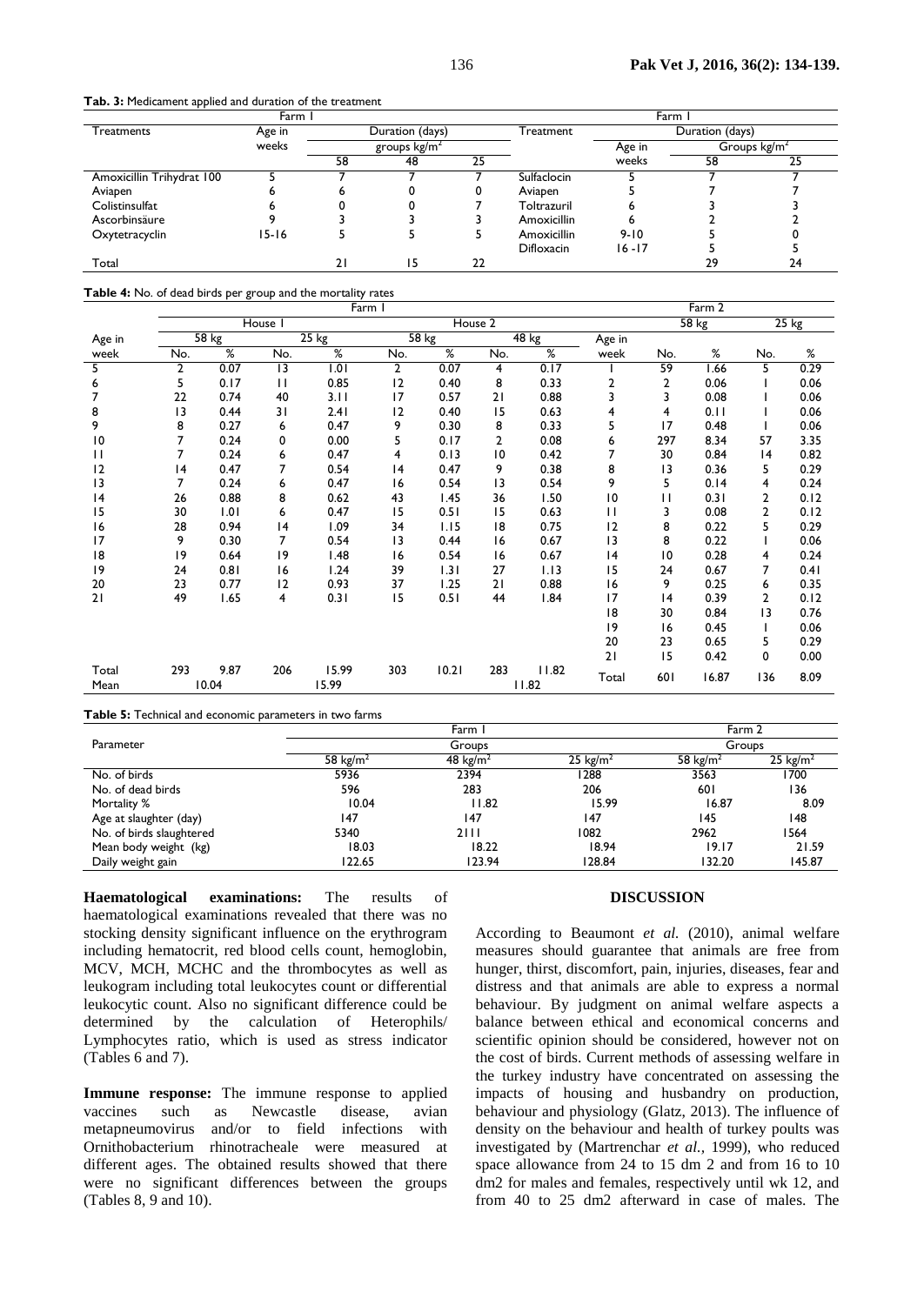| Blood          |                   |                   | Farm I            |                   |                  |                   | Farm 2            |                   |
|----------------|-------------------|-------------------|-------------------|-------------------|------------------|-------------------|-------------------|-------------------|
| parameters     | kg/m <sup>2</sup> |                   | Age in weeks      |                   |                  |                   | Age in weeks      |                   |
|                |                   | 7                 | 12                | 16                | 7                | $ 2\rangle$       | 16                | $\overline{20}$   |
| <b>RBCs</b>    | 58                | $2.49 \pm 0.21$   | $2.27 \pm 0.15$   | $2.37 \pm 0.21$   | $2.49 \pm 0.17$  | $2.30 \pm 0.12$   | $2.24 \pm 0.15$   | $2.40 \pm 0.18$   |
| (million/µ)    | 48                | $2.46 \pm 0.17$   | $2.30 \pm 0.17$   | $2.37 \pm 0.16$   |                  |                   |                   |                   |
|                | 25                | $2.42 \pm 0.13$   | $2.39 \pm 0.25$   | $2.23 \pm 0.15$   | $2.29 \pm 0.15$  | $2.22 \pm 0.09$   | $2.25 \pm 0.12$   | $2.38 \pm 0.18$   |
|                | 58                | $13.85 \pm 1.01$  | $13.29 \pm 0.71$  | $14.72 \pm 1.02$  | $13.56 \pm 0.80$ | $13.41 \pm 0.63$  | $13.59 \pm 0.72$  | $15.17 \pm 1.05$  |
| $Hb$ (g/dl)    | 48                | $13.90 \pm 0.68$  | $13.38 \pm 0.76$  | $14.64 \pm 0.68$  |                  |                   |                   |                   |
|                | 25                | $13.62 \pm 0.74$  | $13.99 \pm 1.15$  | $14.00 \pm 0.70$  | $12.98 \pm 0.65$ | $13.04 \pm 0.50$  | $13.79 \pm 0.74$  | $14.74 \pm 1.14$  |
|                | 58                | 38.84±3.53        | $36.21 \pm 2.34$  | $42.5 \pm 3.17$   | 39.98±3.31       | 38.20±1.85        | 38.25±2.66        | 38.62±2.86        |
| Htc $(\%)$     | 48                | 39.79±2.46        | 36.74±2.46        | $41.61 \pm 2.11$  |                  |                   |                   |                   |
|                | 25                | 38.37±2.31        | $37.71 \pm 3.77$  | $39.16 \pm 2.48$  | 37.67±2.60       | $36.17 \pm 1.62$  | 39.37±2.22        | $37.85 \pm 3.15$  |
|                | 58                | 156.00±8.11       | $159.53 \pm 3.81$ | $179.4 \pm 5.43$  | $160.78 + 9.18$  | $165.85 \pm 5.10$ | $162.14 \pm 9.16$ | 160.95±4.85       |
| MCV (fl)       | 48                | $162.00 \pm 8.65$ | $159.74 \pm 4.68$ | $175.47 \pm 5.47$ |                  |                   |                   |                   |
|                | 25                | $158.91 \pm 5.19$ | $157.65 \pm 4.21$ | 175.80±4.92       | $164.5 \pm 5.47$ | $162.95 \pm 3.06$ | $175.21 \pm 4.53$ | $159.40 \pm 8.22$ |
|                | 58                | $55.69 \pm 1.47$  | 58.62±1.36        | $62.23 \pm 1.77$  | 54.48±1.28       | 58.22±1.94        | $60.71 \pm 1.60$  | $63.24 \pm 2.21$  |
| MCH(pg)        | 48                | 56.56±1.69        | $58.28 \pm 3.18$  | $60.08 \pm 6.30$  |                  |                   |                   |                   |
|                | 25                | 56.24±0.80        | 58.64±1.70        | $62.93 \pm 1.88$  | $56.73 \pm 2.55$ | 58.82±1.28        | $61.46 \pm 1.73$  | $61.89 \pm 3.24$  |
|                | 58                | 35.79±1.97        | 36.72±0.85        | 34.64±0.65        | 33.93±1.39       | $35.10 \pm 1.94$  | 35.58±0.90        | $39.31 \pm 0.73$  |
| $MCHC$ $(\%)$  | 48                | 34.98±1.72        | $36.47 \pm 1.93$  | 35.15±0.70        |                  |                   |                   |                   |
|                | 25                | 35.44±0.99        | 37.19±0.88        | 35.74±0.61        | 34.50±0.81       | 36.07±0.63        | 35.08±0.88        | 38.81±1.01        |
|                | 58                | $8.51 \pm 4.38$   | $2.08 \pm 1.30$   | $3.10 \pm 2.79$   | $7.28 \pm 3.86$  | $2.85 \pm 1.11$   | $4.08 \pm 2.10$   | $2.97 \pm 1.15$   |
| Thrombocytes   | 48                | $6.85 \pm 3.11$   | $1.42 \pm 0.68$   | $1.78 \pm 1.00$   |                  |                   |                   |                   |
| $(1000/\mu l)$ | 25                | $11.24 \pm 5.75$  | $2.33 \pm 1.56$   | $1.87 \pm 1.21$   | $8.15 \pm 3.41$  | $2.31 \pm 1.46$   | $4.84 \pm 1.74$   | $1.97 \pm 0.82$   |

mean±SD RBCS: red blood cells; Hb: haemoglobin; Hct: hematocrite; MCHC: mean corpuscular haemoglobin concentration; MCV: mean corpuscular volume MCH: mean corpuscular haemoglobin amount; Erythrogram and thrombocytes not detected in farm 1 at 20 weeks of age

**Table 7:** Leukogram and H/L ratio

| Blood                           |                   |                   | Farm 1            |                   |                   |                   | Farm 2            |                  |
|---------------------------------|-------------------|-------------------|-------------------|-------------------|-------------------|-------------------|-------------------|------------------|
| parameters                      | kg/m <sup>2</sup> |                   | Age in weeks      |                   |                   |                   | Age in weeks      |                  |
|                                 |                   | 7                 | 12                | 16                | 7                 | 12                | 16                | $\overline{20}$  |
| Leukocytes                      | 58                | $11.17 \pm 3.52$  | $17.46 \pm 5.47$  | $17.13 \pm 5.33$  | $16.58 \pm 6.88$  | $22.99 \pm 6.11$  | 21.94±9.68        | $25.34 \pm 8.41$ |
| $(1000/\mu l)$                  | 48                | $9.49 \pm 3.53$   | $17.92 \pm 3.06$  | $17.49 \pm 3.38$  |                   |                   |                   |                  |
|                                 | 25                | $14.04 \pm 5.66$  | $16.54 \pm 4.37$  | $15.05 \pm 2.33$  | $15.15 \pm 2.69$  | $25.71 \pm 6.61$  | $19.48 \pm 6.35$  | $31.52 \pm 8.26$ |
| Lymphocytes                     | 58                | $6.36 \pm 8.88$   | $14.64 \pm 6.61$  | $13.38 + 9.21$    | $28.84 \pm 12.16$ | 38.08±10.32       | 24.69±12.82       | 38.92±16.57      |
| $(\%)$<br>Heterophils<br>$(\%)$ | 48                | $5.55 \pm 3.44$   | $14.31 \pm 9.60$  | $10.99 \pm 4.00$  | ---------------   |                   |                   |                  |
|                                 | 25                | $7.66 \pm 2.48$   | $17.85 \pm 12.02$ | $17.41 \pm 7.60$  | $17.86 \pm 12.93$ | $55.90 \pm 13.49$ | 27.34±15.36       | 34.22±15.97      |
|                                 | 58                | 79.80±10.21       | 71.24±6.26        | 72.69±8.23        | $61.63 \pm 12.98$ | $50.52 \pm 9.10$  | $64.26 \pm 11.81$ | 53.45±14.45      |
|                                 | 48                | 77.17±6.41        | 72.82±9.39        | 74.89±4.53        |                   |                   |                   |                  |
|                                 | 25                | 76.81±6.25        | 69.66±11.24       | 70.18±7.89        | $69.30 \pm 14.01$ | $35.35 \pm 11.33$ | $62.41 \pm 13.88$ | 58.64±14.40      |
|                                 | 58                | $13.29 \pm 4.38$  | $13.45 \pm 2.91$  | $13.32 \pm 2.77$  | $8.53 \pm 4.07$   | $9.66 \pm 1.83$   | $10.42 \pm 3.52$  | $6.85 \pm 2.79$  |
| Monocytes (%)                   | 48                | $16.23 \pm 5.50$  | $12.53 \pm 3.69$  | $13.6 \pm 3.00$   |                   |                   |                   |                  |
|                                 | 25                | $15.01 \pm 5.16$  | $11.83 \pm 2.30$  | $11.83 \pm 2.15$  | $11.63 \pm 5.84$  | $6.84 \pm 2.96$   | $9.25 \pm 3.40$   | $6.37 \pm 2.57$  |
|                                 | 58                | $0.38 \pm 0.48$   | $0.34 \pm 0.29$   | $0.32 \pm 0.23$   | $0.25 \pm 0.24$   | $0.21 \pm 0.21$   | $0.29 \pm 0.24$   | $0.09 \pm 0.12$  |
| Eosinophils (%)                 | 48                | $0.72 \pm 1.33$   | $0.21 \pm 0.15$   | $0.33 \pm 0.20$   |                   |                   |                   |                  |
|                                 | 25                | $0.33 \pm 0.48$   | $0.21 \pm 0.18$   | $0.28 \pm 0.26$   | $0.51 \pm 0.63$   | $0.15 \pm 0.25$   | $0.32 \pm 0.28$   | $0.10 \pm 0.08$  |
|                                 | 58                | $0.22 \pm 0.27$   | $0.35 \pm 0.35$   | $0.26 \pm 0.26$   | $0.74 \pm 0.52$   | $1.02 \pm 0.73$   | $0.35 \pm 0.36$   | $0.70 \pm 0.48$  |
| Basophiles (%)                  | 48                | $0.25 \pm 0.33$   | $0.13 \pm 0.10$   | $0.20 \pm 0.19$   |                   |                   |                   |                  |
|                                 | 25                | $0.19 \pm 0.29$   | $0.43 \pm 0.40$   | $0.29 \pm 0.28$   | $0.73 \pm 0.66$   | $1.76 \pm 0.61$   | $0.67 \pm 0.59$   | $0.69 \pm 0.51$  |
|                                 | 58                | 29.69±33.76       | $6.15 \pm 3.82$   | $10.44 \pm 11.50$ | $2.82 \pm 1.99$   | $0.70 \pm 0.39$   | $4.06 \pm 1.99$   | $1.86 \pm 0.33$  |
| H/L Ratio                       | 48                | $10.89 \pm 26.89$ | $8.33 \pm 8.71$   | $7.59 \pm 2.62$   |                   |                   |                   |                  |
|                                 | 25                | $11.60 \pm 5.55$  | $5.38 \pm 2.72$   | $4.60 \pm 1.58$   | $6.28 \pm 4.24$   | $1.63 \pm 0.93$   | $4.37 \pm 1.24$   | 3.78±1.63        |

at 20 weeks o

authors observed gait deterioration at higher density, suggesting stocking density as one of the potential causal factors. They also showed that stocking density had less influence on behaviours such as standing, walking, feeding, drinking, preening, and pecking at the environment, or at another bird. However, similar to the findings for other density studies conducted in broilers (Ventura *et al.,* 2012). Many investigations about high stocking densities and economic parameters were published, however there is only sparse knowledge about the effect of high stocking density on health condition (Ellerbrock, 2000), immune response and the use of drugs. The Farm Animal Welfare Council (Anon, 1995) recommendation states that maximum stocking density in  $kg/m<sup>2</sup>$  should be calculated from the live weight of the birds using the formula weight / (0.0459 x weight). However, no explanation is given for the way in which this formula was determined. Ellerbrock and Knierim

(2002) used overhead photographs of turkeys to determine the floor-area covered by a male British United Turkey's (BUT-Big 6) body, i.e. they determined the physical space that a turkey takes up. Every two weeks from week 11 to week 21 of age they took measurements from 24 randomly selected turkeys. This data enabled them to reject. The Farm Animal Welfare Council recommendation as unsuitable for turkeys larger than 5kg. However, the formula provided by this paper can be used to determine the area taken up by a single turkey but cannot be used on its own to estimate appropriate stocking density. Pattison *et al.* (2008) stated that commercial turkeys reared for meat, the recommendation is that stocking density should not exceed 34 kg/m<sup>2</sup>. The obtained results in the present investigation indicate that the stocking density has neither influence on haematological parameters, the response of the immune system nor on the use of medicaments.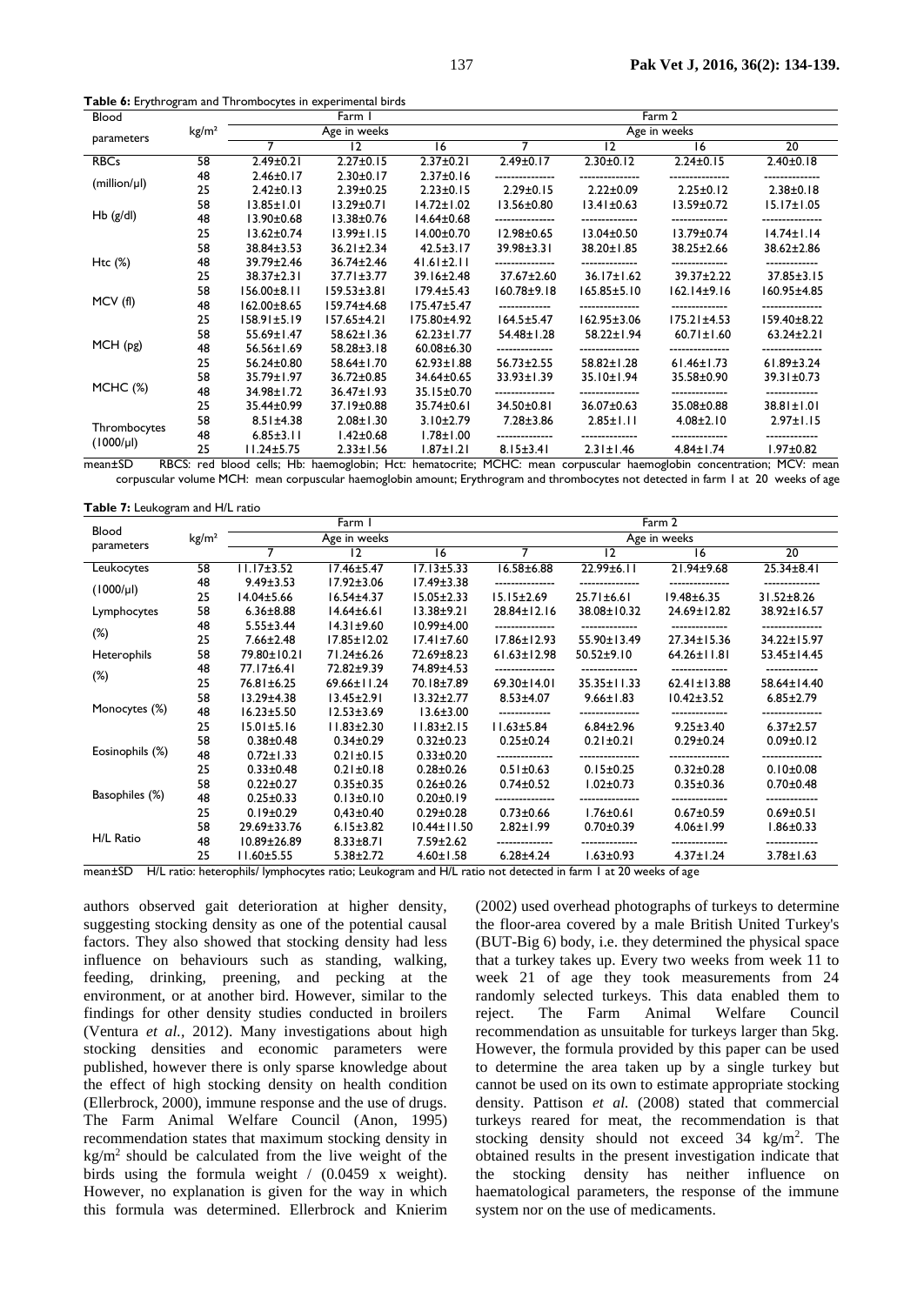**Table 8:** HI- Titre in log 2 in farm 1 and 2

| Groups |           |      |       | Farm         |       | Farm 2  |         |              |         |  |
|--------|-----------|------|-------|--------------|-------|---------|---------|--------------|---------|--|
|        |           |      |       | Age in weeks |       |         |         | Age in weeks |         |  |
|        |           |      |       | 16           | 20    |         |         | 16           | 20      |  |
| 58kg   | ↗         | 5.70 | 2.65  | 5.00         | 2.85  |         | 2.05    | 3. I I       | 1.38    |  |
|        | <b>SD</b> | 2.45 | 2.0   | 2.15         | 2.41  |         | 2.79    | 2.24         | 1.29    |  |
| 48kg   | x         | 6.80 | 3.05  | 4.95         | 1.85  | ------- | ------- | -------      | ------- |  |
|        | SD        | 0.92 | 43، ، | 2.46         | 2.23  |         |         |              |         |  |
| 25kg   |           | 3.55 | 2.45  | 3.60         | . 50  |         | 0.4     | 5.83         | 2.94    |  |
|        | SD        | 3.05 | 2.19  | 2.50         | 79. ا |         | 27. ا   | . 54،        | 1.95    |  |

 $X = Mean$ : SD = Standard Divination

**Table 9:** Antibodies against Avian metapneumovirusin ELISA in Farm 1and 2

| Groups |    |       |       | Farm         |       | Farm 2       |         |                     |         |  |  |
|--------|----|-------|-------|--------------|-------|--------------|---------|---------------------|---------|--|--|
|        |    |       |       | S/P          |       | S/P          |         |                     |         |  |  |
|        |    |       |       | Age in weeks |       | Age in weeks |         |                     |         |  |  |
|        |    |       |       | 16           | 20    |              |         | $\ddot{\mathbf{c}}$ | 20      |  |  |
| 58kg   | ⌒  | 0.579 | .035  | I.I04        | 2.094 | 0.124        | 0.083   | 0.977               | 0.658   |  |  |
|        | SD | 0.391 | 0.395 | 0.431        | 0.971 | 0.160        | 0.100   | 0.641               | 0.540   |  |  |
| 48kg   | х  | 0.578 | 0.974 | 0.933        | 1.881 | -------      | ------- | -------             | ------- |  |  |
|        | SD | 0.161 | 0.452 | 0.493        | 0.561 |              |         |                     |         |  |  |
| 25kg   | ᄉ  | 0.518 | 0.938 | 0.800        | 1.354 | 0.120        | 0.044   | 0.289               | 0.860   |  |  |
|        | SD | 0.283 | 0.272 | 0.368        | 0.619 | 0.098        | 0.095   | 0.263               | 0.494   |  |  |

 $S/P =$  Optic density sample/ Optic density of positive control;  $X =$  Mean;  $SD =$  Standard Divination

**Table 10:** Antibodies against ORT in ELISA in Farm 1and 2

| Groups |    |       | Farm  |              |       |              | Farm 2  |         |         |  |  |
|--------|----|-------|-------|--------------|-------|--------------|---------|---------|---------|--|--|
|        |    |       |       | S/P          |       |              |         | S/P     |         |  |  |
|        |    |       |       | Age in weeks |       | Age in weeks |         |         |         |  |  |
|        |    |       |       | 16           | 20    |              |         | 16      | 20      |  |  |
| 58kg   | ⋏  | 0.070 | 0.074 | 0.072        | 0.096 | 0.071        | 0.079   | 0.139   | 0.137   |  |  |
|        | SD | 0.014 | 0.012 | 0.022        | 0.036 | 0.027        | 0.035   | 0.121   | 0.124   |  |  |
| 48kg   | Х  | 0.087 | 0.064 | 0.069        | 0.134 | -------      | ------- | ------- | ------- |  |  |
|        | SD | 0.013 | 0.012 | 0.010        | 0.071 |              |         |         |         |  |  |
| 25kg   | x  | 0.060 | 0.092 | 0.068        | 0.107 | 0.079        | 0.108   | 0.107   | 0.155   |  |  |
|        | SD | 0.014 | 0.027 | 0.010        | 0.095 | 0.037        | 0.047   | 0.065   | 0.106   |  |  |

 $S/P =$  Optic density sample/ Optic density of positive control;  $X =$  Mean; SD = Standard Divination

Regarding the results of haematological investigation, Tayeb *et al*. (2011) found that there were no significant differences among different stocking density groups of broilers for PCV, RBC, total protein, albumin, globulin and low density lipoprotein (LDL). H-L ratio considered as indicators of stress (Zulkifli *et al.,* 2003) but in this study showed no significant difference between different stocking density supported with Thaxton *et al.* (2006) who reported that stocking density did not cause physiological adaptive changes indicative of stress.

Here we refer to humoral immunity, or the ability to produce on antibody response, is commonly used method of assessing stress and immunosuppression. The response to a foreign antigen in an individual depends on several factors such as genetic background, dosage of antigen, route of administration. In this study the antibody titres against NDV, AmPV and ORT were not affected by stocking density. This means that the stocking density not negatively affect the immune response, however, Erişir and Erişir (2002) observed a significant decrease in immune response with an increase in stocking density in Japanese quails.

Concerning the mortality, increased mortality can be explained by decreased animal welfare, such as bad air and litter quality and poor feed intake. Feather pecking and cannibalism different results were achieved on the two farms. At farm 1 a higher mortality rate caused by feather picking and cannibalism occurred in the low density group, whereas at farm 2 there was a higher mortality rate caused by coccidiosis and necrotic enteritis in the high density group. Feather pecking and

cannibalism occur in various forms in all poultry species and between birds and in all rearing forms. Cannibalism in turkeys is mostly accompanied with feather losses, temperature losses, injuries, pain and suffering, stress as well as mortality and increase of the susceptibility to other disease conditions. Many causes have been suggested, but problem of cannibalism occur in one pen whereas apparently similar environmental conditions or feeding practices in another pen on the same farm do not cause any problem. Although the exact cause of feather pecking and cannibalism is unknown, however, many endogenic and exogenic factors predispose to cannibalism (Hafez, 1996 & 1999).

The daily weight gain on both farms was slightly higher in the  $25 \text{ kg/m}^2$  groups compared to other groups. However, no statistically significant differences could be determined between the different stocking densities. Previous investigations showed that extreme high stocking densities about  $3.5$  male turkeys/ $m<sup>2</sup>$  negatively influences the daily weight gain. However Jankowski *et al.* (2014) found that the body weight during the first four weeks of life in the heat-stressed group reared at increased stocking density, 34 birds per pen,  $10 \text{ m}^2$  each pen, 3.4 birds/m<sup>2</sup> was significantly higher compared with thermoneutral temperature group, 28 birds per pen,  $10 \text{ m}^2$  each pen, 2.8 birds/m<sup>2</sup>, however, during the remaining period of the experiment, increased stocking density and ambient temperature reduced body weight gain. Dozier *et al.*  (2006) reported that increased stocking density in broiler chickens was also a negative factor that inhibited systemic development. In conclusion the obtained results